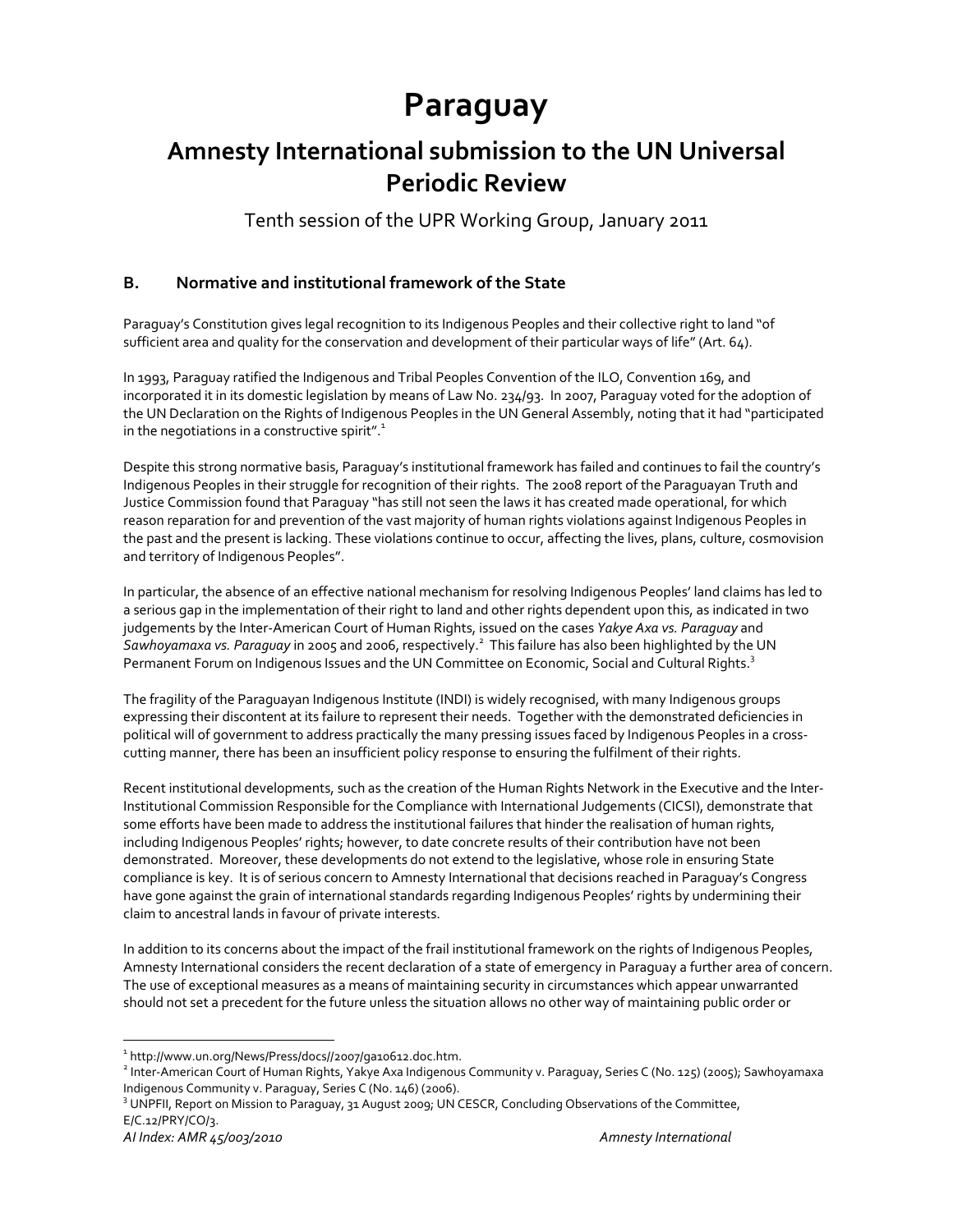national security. To resort to a state of emergency in order to maintain national security when the situation does not so merit would undermine the possibility of State institutions and authorities coping appropriately under normal circumstances. Furthermore, the state of emergency has failed to adhere to the strict standards of international law requiring clear definition of the rights that would be derogated.

# **C. Promotion and protection of human rights on the ground**

# **Indigenous Peoples' rights**

Census figures published in 2002 reveal that 45 per cent of Paraguay's Indigenous Peoples did not enjoy definitive legal ownership of their land.<sup>4</sup> Furthermore, the Truth and Justice Commission, which investigated abuses committed during the military regime of General Stroessner (1954‐1989) found that between 1954 and 2003, 19.3 per cent of Paraguayan territory (32.7 per cent of its arable farming land) was appropriated illegally or irregularly. Much of it ended up in the hands of political or military allies of General Stroessner.

Official figures also show that Indigenous Peoples in Paraguay continue to suffer disproportionately high levels of illiteracy and difficulties in accessing health care and basic services such as water and electricity.<sup>5</sup> Information suggests that Indigenous Peoples also suffer from disproportionately high levels of infant and maternal mortality, yet the absence of systematic, official studies into the health situation of Indigenous Peoples makes it impossible to monitor such problems, and therefore impossible to address them effectively through public policy.

Amnesty International is concerned by reports of continuing deforestation and environmental degradation that affects the livelihoods of Indigenous Peoples across the country, in particular the Ayoreo‐Totobiegosode in the northern Chaco region.

The rapid expansion of soybean cultivation and agro‐business has placed mounting pressure on many Indigenous communities in Paraguay to vacate land on which they live. <sup>6</sup> In November 2009, the Senate Human Rights Commission appeared to support the eviction of around 150 Ava Guaraní families from their traditional lands in the Itakyry district. <sup>7</sup> The eviction order was cancelled later that month after a public outcry. Ownership of the land was claimed by a group of over 50 men, apparently representing Brazilian soya farmers, who arrived in Itakyry and tried to remove the community by force. Community members responded using bows and arrows and reported being subsequently sprayed with apparently toxic pesticides from a small airplane. Amnesty International is concerned that investigations into the Itakyry case have not yet been concluded, and that unless answers are given clarifying doubts around what happened, it will be impossible to identify those responsible and ensure justice is achieved.

A report published by the UN Permanent Forum on Indigenous Issues in August 2009 highlighted the widespread violation of labour rights suffered by Indigenous Peoples in the Chaco region, and the continued use of forced labour and child labour on ranches.<sup>8</sup>

<sup>4</sup> See the Second Indigenous Census, DGEEC (2002). Official figures suggest there are around 108,600 Indigenous people in

<sup>&</sup>lt;sup>5</sup> Dirección General de Estadística, Encuestas y Censos, *Encuesta de Hogares Indígenas*, 2008.<br><sup>6</sup> CESCR notes with concern that the expansion of soybean cultivation has fostered the indiscriminate use of toxic agro-chem leading to deaths and illnesses among children and adults, contamination of the water supply and the disappearance of ecosystems, while it has jeopardized the traditional food resources of the affected communities, Concluding Observations paragraph 16, E/C.12/PRY/CO/3. <sup>7</sup>

<sup>&</sup>lt;sup>7</sup> See http://www.amnesty.org/en/news-and-updates/news/paraguay-indigenous-community-threatened-illegal-eviction-and-<br>pesticide-attack-2

See http://www.un.org/esa/socdev/unpfii/documents/UNPFII\_Mission\_Report\_Paraguay\_EN.pdf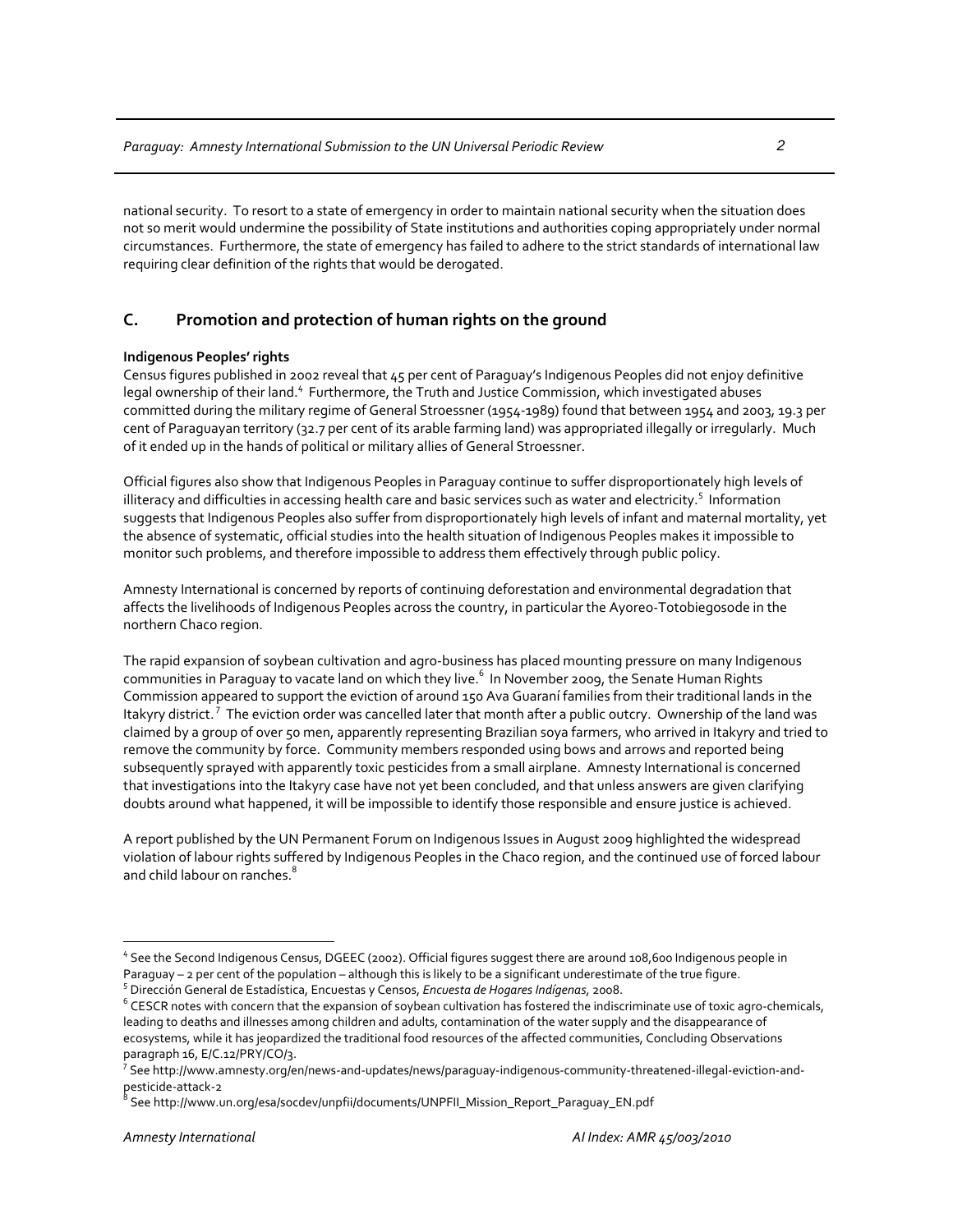The current government has acknowledged Indigenous land issues to be a key and persisting problem resulting from many generations of discrimination, and before taking office it promised to address the situation with concrete actions. The government has continued to express its commitment to Indigenous Peoples' rights at a rhetorical level; however, in practice a high percentage of Indigenous Peoples still have no access to land, and the mechanisms for claiming their ancestral lands have not been improved.

Recent governmental action directed at the country's Indigenous Peoples has focussed on providing social assistance rather than addressing the underlying problems hindering access to and ownership of land. Amnesty International welcomes efforts to ensure that the immediate day‐to‐day needs of Indigenous Peoples are attended to (such as provision of food and water, emergency health care), but urges that these do not constitute an alternative to the much‐needed policies to respond to their land claims. The longer these claims remain unresolved, the longer the violation of the rights of Paraguay's 17 Indigenous groups will be perpetuated and the greater the risk of them suffering from cultural loss.

In addition, Amnesty International is concerned by signs that Indigenous leaders and organisations, as well as those representing them and supporting their demands, are subjected to widespread discrediting and unfounded criticism in the media and by public officials. Some have faced direct intimidation. The organisation reminds Paraguay of its responsibility to promote public understanding of all human rights, and to ensure that individuals, groups, institutions and organisations playing a role in promoting human rights are able to do so without facing threats, pressure or discrimination.

Two years into the current government, and despite a series of strong reminders and harsh criticism of its record on Indigenous Peoples' rights, the Paraguayan State has yet to take concerted action towards redressing past wrongs and correcting future actions in line with international standards to which it has ascribed. Two cases that are emblematic of this long-standing failure to address the causes of much of the poverty, insecurity and loss of culture faced by Indigenous Peoples are those of two Enxet communities, the Yakye Axa and the Sawhoyamaxa. A third case, regarding the violation of the rights of the Xákmok Kásek Indigenous community, is currently being heard by the Inter‐American Court of Human Rights.

### **The Yakye Axa and Sawhoyamaxa**

The Yakye Axa and Sawhoyamaxa belong to the Enxet ethnic group of Indigenous peoples. For years they have been forced to live in temporary homes alongside the Pozo Colorado‐Concepción highway because their traditional lands are in the hands of private owners.

The communities lodged separate claims to the land to which they have the greatest attachment – a fraction of what they consider to be their traditional territory. Members of both communities remember living on these lands, where they also buried many of their relatives. However, more than 10 years later, after exhausting all available national administrative processes without success and desperate to return to their lands, they took their cases to the Inter-American Commission on Human Rights and then to the Inter‐American Court of Human Rights.

In 2005 and 2006 respectively, the Inter‐American Court of Human Rights ruled on the two cases, finding that the rights to life, judicial protection and guarantees, and to property had been violated and ordering Paraguay to return traditional lands to the communities and to provide them with a series of interim measures until this is achieved. For both the Yakye Axa and Sawhoyamaxa, the Court stressed the centrality of land to the communities' way of life, identity and traditions. Three‐year deadlines established by the Court in each case have long passed without any substantive change in the communities' landless situation.<sup>9</sup> They remain living along the roadside in deplorable conditions, reliant on irregular and insufficient supplies of food and water provided by the State because they are unable to access the sources of water and food that they would have at their disposal were they on their lands.

<sup>9</sup> See Presidency of the Inter-American Court's Resolution, paras 10, 35 and 36, of 20 May 2009 regarding the failure to return lands in the Sawhoyamaxa case, and Inter‐American Court's order issued 8 February 2008 concerning Yakye Axa.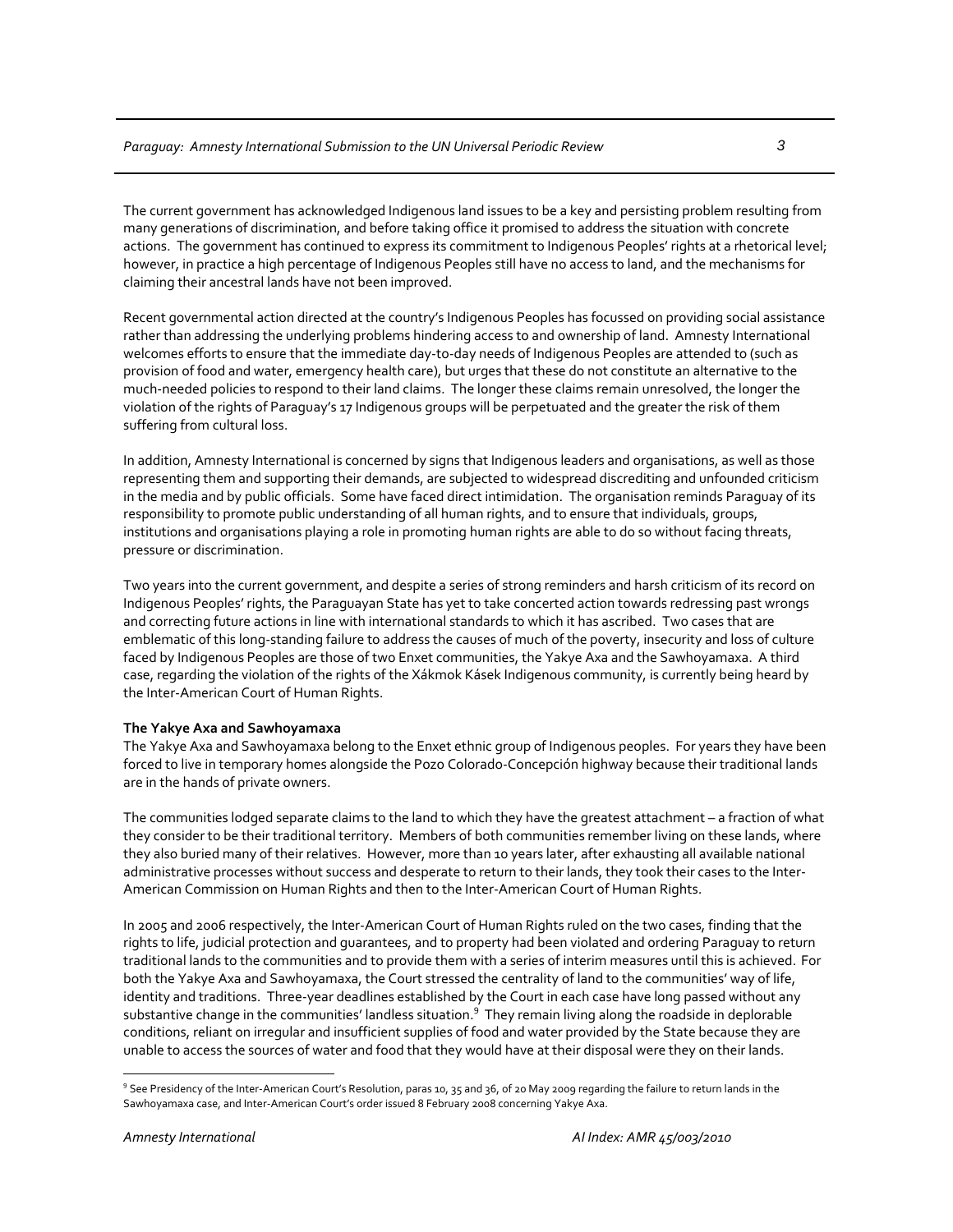Although some improvements can be noted in line with the temporary measures ordered by the Court with regard to the provision of healthcare, water and food supplies, and despite the good intentions of some public officials in ensuring access to essential services, Amnesty International is concerned that efforts by Paraguay to comply with the Court's decisions have been erratic and ultimately unsuccessful. Available healthcare is predominantly palliative rather than preventative, access to emergency transport and care remains problematic, and food and water supplies are unpredictable and insufficient. As a result of persistent health problems and the precarious nature of their existence, a number of deaths from preventable causes have been reported, and the communities are increasingly concerned for the survival of their culture, way of life and future generations.

Amnesty International believes that a lack of political consensus within the State on the importance of compliance with the Court's judgments, compounded by widespread discrimination against Indigenous Peoples and ignorance of their rights, are the major obstacles to ensuring that the human rights violations identified by the Court are addressed. There has been a noticeable absence of publicly-expressed commitment to uphold the Court's judgements. Without this essential element, it has been difficult to build understanding and consensus around the obligation to provide reparation for the proven violations of these communities' rights. At the same time, it has allowed misconceived and unfounded resistance to the rights of these two communities and other Indigenous Peoples in Paraguay to grow unabated, while the communities remain in substantively the same situation as before the Court reached its damning verdicts.

To date, the two mechanisms proposed by the State to ensure it could comply with its obligation to return the communities' ancestral lands in line with national law – expropriation or negotiation – have not yielded any concrete results. Key actors in government have misconstrued or underestimated the authority of the principle established by the Court that in these two cases it would be legitimate to put their right to land as Indigenous Peoples above the private interests at stake in these lands, preferring instead to favour the private interests above the rights of the Yakye Axa and Sawhoyamaxa to their ancestral lands.

#### *Yakye Axa*

Nearly a year after the President presented a draft bill to Congress for the expropriation of the ancestral land of the Yakye Axa in December 2008,<sup>10</sup> members of the Paraguayan Senate voted to thwart compliance with the Court's judgement by rejecting the bill in October 2009. The decision, erroneously informed by the Human Rights Commission of the Senate, illustrates the tendency among Paraguayan Congress members to undermine the rights of Indigenous Peoples in favour of powerful economic interests, using misconstrued arguments about the legitimacy of the community's claim to undermine the principle established by the Court. It is deplorable that members of the Senate did not take seriously their responsibility to ensure compliance with the judgement in accordance with the means proposed by the State itself. The verdict also clearly goes against principles established in ILO Convention 169, the UN Declaration on the Rights of Indigenous Peoples and the provisions in the Paraguayan Constitution recognising the right of Indigenous Peoples to hold communal property and requiring the State to provide such lands to them free of charge.<sup>11</sup> The Senate's decision constitutes a major setback in the struggle of at least 90 families and, it appears, effectively ended the State's efforts towards obtaining the specific lands claimed by the community on their behalf.

*Sawhoyamaxa*

<sup>10</sup> Proyecto de ley No.00538 "QUE DECLARA DE INTERÉS SOCIAL Y EXPROPIA A FAVOR DEL INSTITUTO PARAGUAYO DE INDÍGENA YAKYE AXA DEL PUEBLO ENXET, LAS FINCAS NO.S 15.179, 15.180 Y 15.181 DEL DISTRITO DE VILLA HAYES, (POZO COLORADO), DEPARTAMENTO DE PRESIDENTE HAYES, PERTENECIENTE A LA FIRMA AGROGANADERA LOMA VERDE S.A. EN CUMPLIMIENTO DEL PUNTO RESOLUTIVO NUMERO 6 DE LA SENTENCIA RECAÍDA CONTRA EL ESTADO PARAGUAYO ANTE LA CORTE INTERAMERICANA DE DERECHOS HUMANOS (CORTE IDH)". See <u>http://www.congreso.gov.py/silpy/main.php?pagina=info\_proyectos&idProyecto=2382.</u><br><sup>11</sup> Articles 62‐67, 1992 Constitution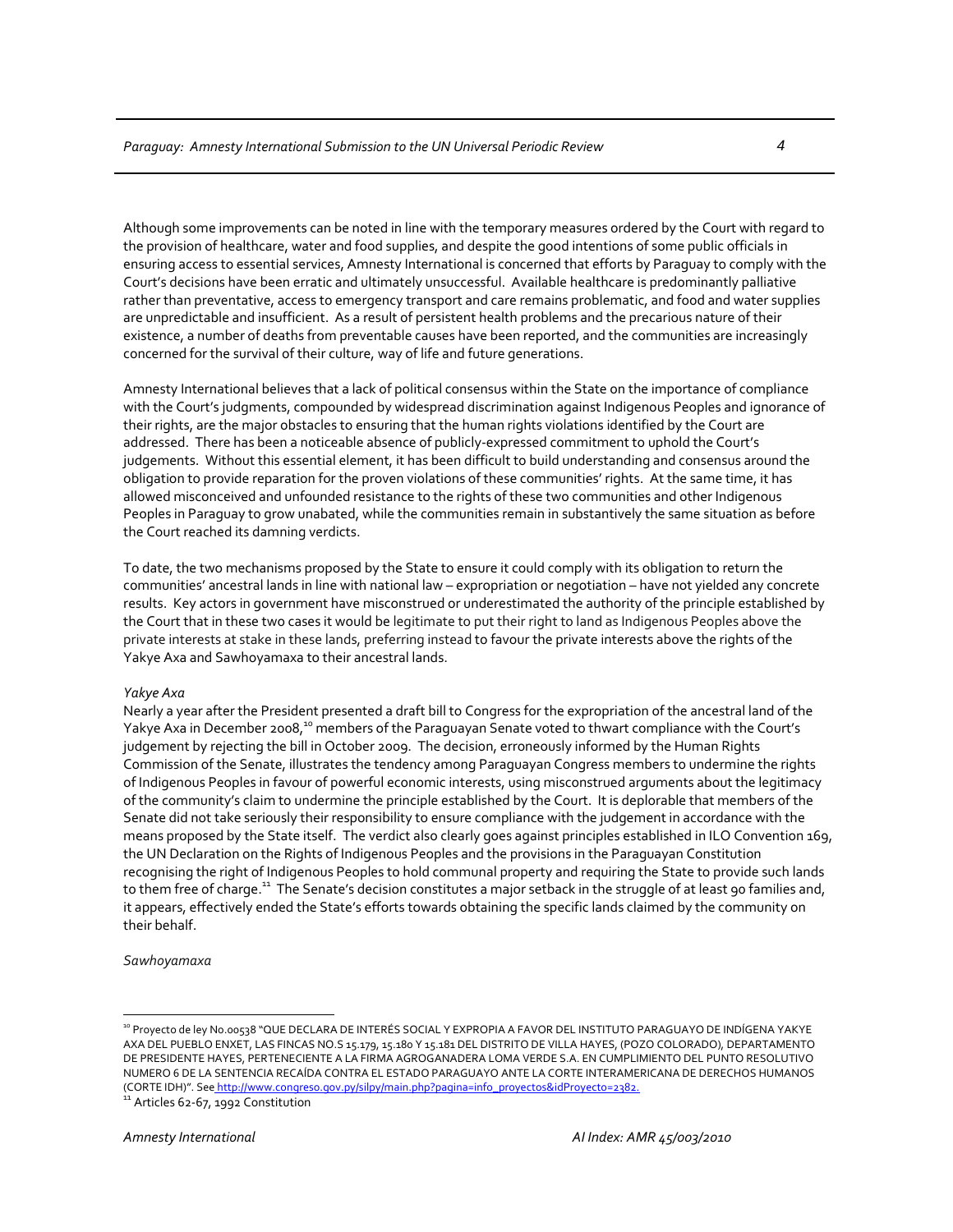Nearby, members of the Sawhoyamaxa Indigenous community live along the side of the same road, unaware of any concerted government action to negotiate the return of their land with the individual who currently is in possession of it. In a period of less than two months, between December 2008 and February 2009, four infants under the age of two died after suffering from diarrhoea and vomiting, the latest example of preventable causes leading to deaths in the community.<sup>12</sup>

# *Resolution of the land claimsthrough provision of alternative lands*

At the time of writing, Amnesty International understands that the State is currently pursuing a solution to the Yakye Axa case through the provision of alternative lands to those claimed by the community, and that this approach might also be applied to other land claim cases. Ultimately, it is for the communities to determine whether they will accept any such offers from the State. But the perception is that the community – given their highly vulnerable status – will have little choice but to accept the offer. Also, the offer of lands other than those claimed undermines several important principles that were integral to the case, particularly the link that the community has with the traditional lands, and activities attached to them.

Furthermore, such a solution could not be seen as full compliance with the judgement were it to be proved that the State had not engaged in good faith in sufficient efforts to recover the land claimed by the community. As such, the resolution to this case could set a negative precedent for the progressive fulfilment of Indigenous Peoples' rights in Paraguay and elsewhere by undermining their claims to specific areas of land that constitute a crucial element of their worldview, of their religiousness, and consequently, of their cultural identity.<sup>13</sup>

The Yakye Axa and Sawhoyamaxa cases are emblematic of the situation faced by many Indigenous communities in Paraguay, and symptomatic of the continuing institutional failure to uphold their rights. Amnesty International considers that the violations of the communities' human rights identified by the Inter‐American Court of Human Rights in 2005 and 2006 have not been addressed and are therefore continuing, and that the State's action in ensuring the return of their ancestral land has been insufficient. Paraguay has effectively forced the communities to live in deplorable conditions and to rely on temporary assistance from the State, which in turn has been insufficient to ensure the survival of several community members and has failed to address the gradual loss of their indigenous culture that living outside their lands has entailed.

# **Appendix 1: Recommendations for action by the State under review**

# **Amnesty International calls on the government of Paraguay:**

*Indigenous Peoples' rights*

<sup>&</sup>lt;sup>12</sup> It is estimated that since 2006, 22 members of the Sawhoyamaxa community have died from preventable causes<br><sup>13</sup> I/A Court H.R.**, Case of the Yakye Axa Indigenous Community v. Paraguay.** Merits, Reparations and Costs.

<sup>17,</sup> 2005. Series C No. 125, paragraph 135 I/A Court H.R., Case of the Sawhoyamaxa Indigenous Community v. Paraguay. Merits, Reparations and Costs. Judgement of March 29, 2006, Series C No 146, para 118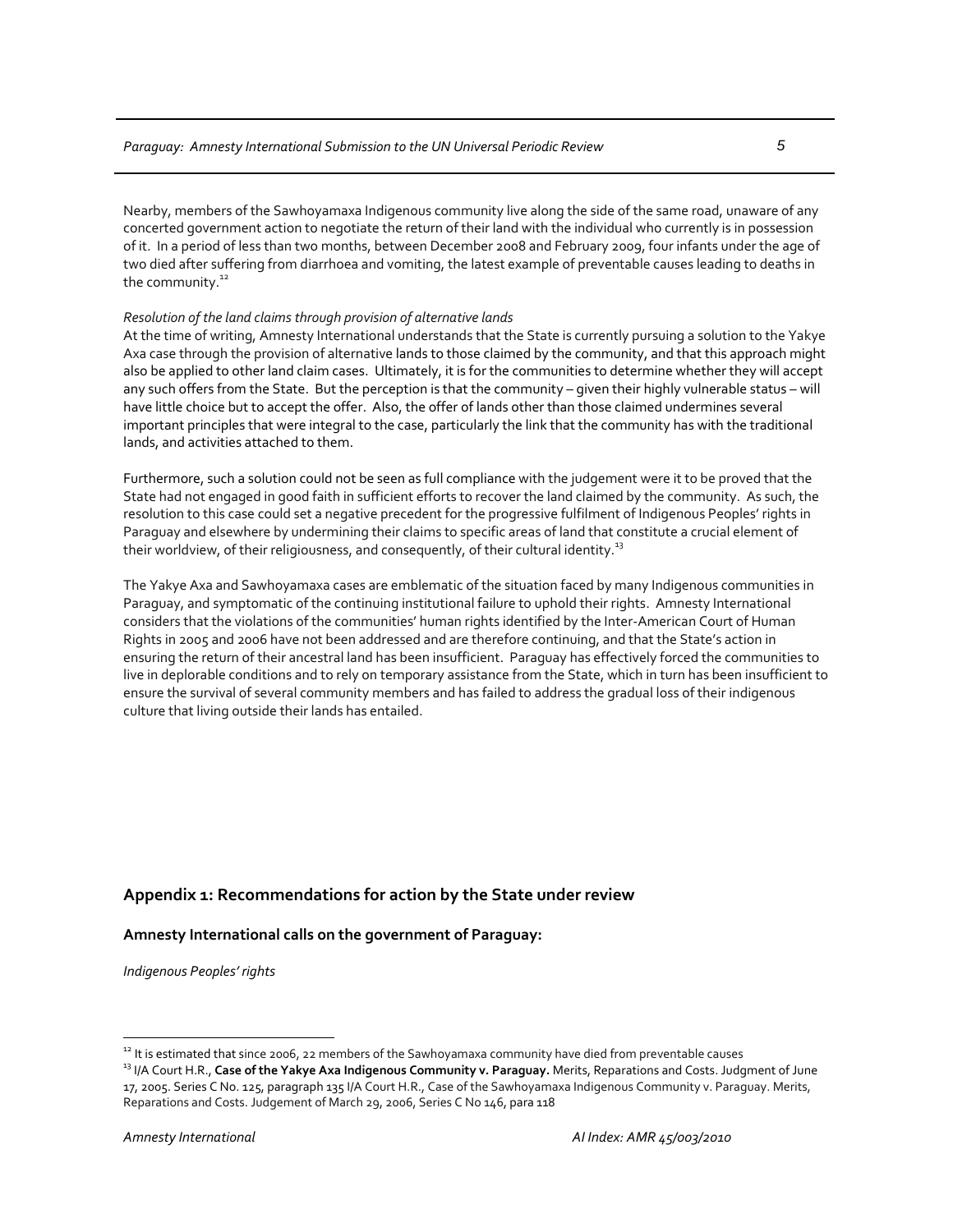# *Paraguay: Amnesty International Submission to the UN Universal Periodic Review 6*

- To design a national mechanism to address Indigenous Peoples' claims to their traditional lands, with the full participation of Indigenous groups and representatives, and to implement its decisions effectively;
- To conduct impartial investigations into the Itakyry case and to bring these to conclusion, including by sanctioning those found responsible. The State should ensure that the communities affected have sufficient support to make their representations and protect them from any further threats of illegal eviction that may arise in the future;
- To ensure the systematic collection of data to allow policies to be tailored to the socio‐economic needs of Indigenous Peoples;
- To develop an action plan to ensure that disparities in socio‐economic indicators between Indigenous Peoples and non-Indigenous peoples are addressed.

### *Yakye Axa and Sawhoyamaxa communities:*

- To make every effort to return without further delay the traditional lands claimed by the Yakye Axa and Sawhoyamaxa communities, as ordered by the Inter-American Court of Human Rights;
- To ensure that until their lands are returned to them, co-ordinated steps are taken to secure both communities' survival, in particular the regular provision of food, adequate medical care, clean drinking water and sanitation facilities, and access to education;
- To commit to comply fully with the judgements of the Inter‐American Court of Human Rights and the international standards on Indigenous Peoples' rights contained within them, and to express publicly its intention to do so;
- To guarantee the free, prior and informed consent of the community and its representatives, in all negotiations, if a solution to the Yakye Axa case is to be pursued through the provision of alternative lands;
- To guarantee that any alternative lands proposed are of sufficient quality, including sufficient water sources and accessibility, to ensure the community's health and survival;
- To consider in good faith any additional compensation requested by the community as a result of providing a second‐best outcome to them;
- To ensure that all necessary procedures to pursue the resolution of the case through the provision of alternative lands are conducted with celerity;
- To pursue vigorously negotiations with the current owner of the lands claimed by the Sawhoyamaxa until a positive outcome is reached.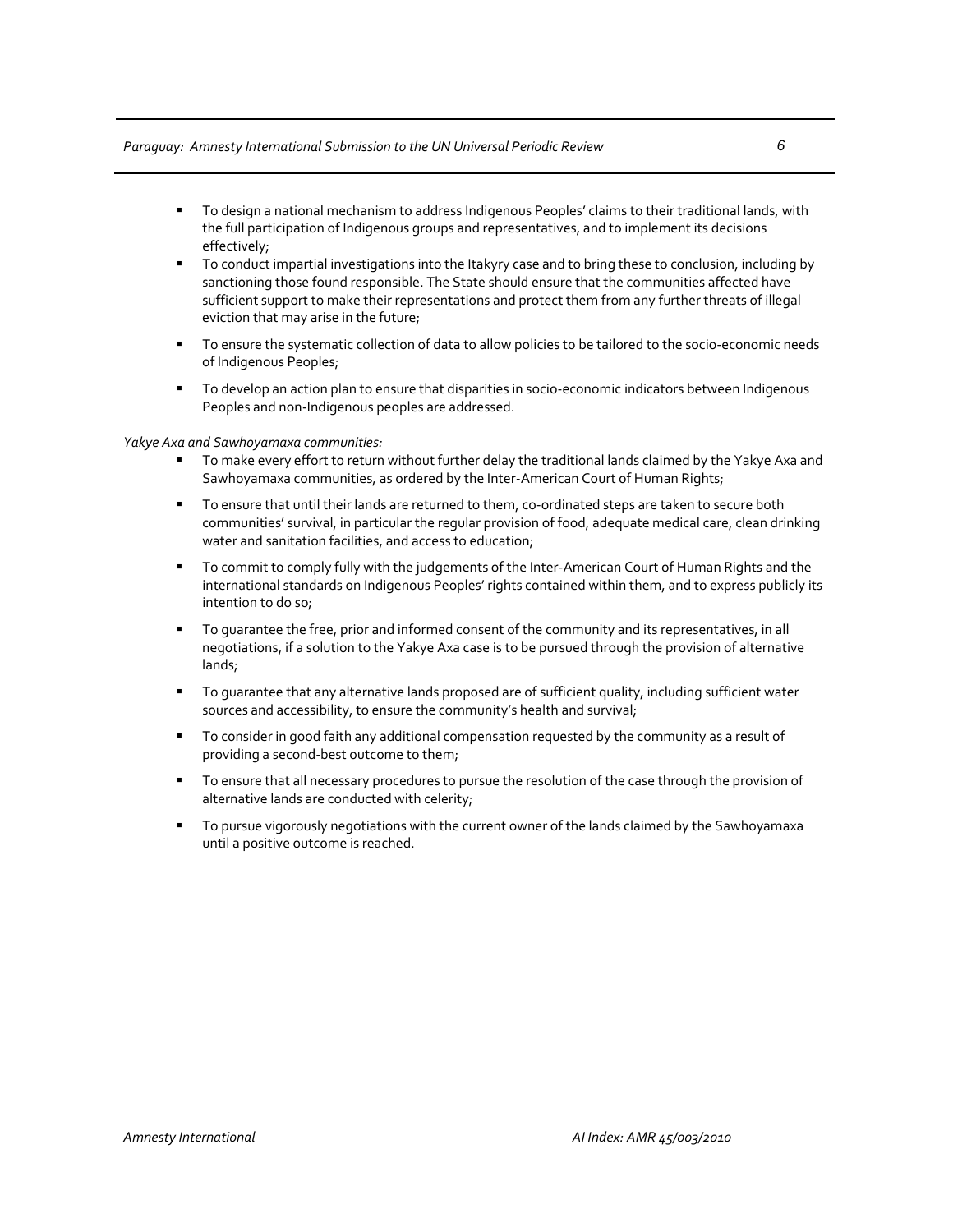# **Appendix 2: Amnesty International documents for further reference**<sup>14</sup>

### **Reports**

*Amnesty International Report 2010*. http://report2010.amnesty.org/sites/default/files/AIR2010\_AZ\_EN.pdf#page=204

*Amnesty International Report 2009*. http://report2009.amnesty.org/en/regions/americas/paraguay

*"We're only asking for what is ours": Indigenous Peoples in Paraguay*. 31 March, AMR 45/005/2009 http://www.amnesty.org/en/news‐and‐updates/report/paraguay039s‐indigenous‐peoples‐peril‐20090331

### **Urgent Actions**

*Indigenous communities facing eviction.* 5 November 2009. UA: 300/09 Index: AMR 45/048/2009. http://www.amnesty.org/en/library/asset/AMR45/048/2009/en/427e26e1-483a-4182-91e5-336144b1905d/amr450482009en.html

*Further information: Indigenous communitiesface reprisals.* UA: 300/09 Index: AMR 45/049/2009 http://www.amnesty.org/en/library/info/AMR45/049/2009/en

*Medical concern: Paraguay: Members of the Sawhoyamaxa and Yakye Axa Indigenous communities, especially young children and the elderly.* 16 February, 2009. AMR 45/006/2009 http://www.amnesty.org/en/library/info/AMR45/006/2009/en

### **Public statements and press releases**

Amnesty International writes to the President of the Republic regarding human rights obligations during a state of *emergency.* 11 May, 2010. AMR 45/002/2010 http://www.amnesty.org/en/library/info/AMR45/002/2010/en

Public hearing of the Inter-American Court of Human Rights: The Paraguayan State is not meeting its obligations to *indigenous peoples.* 13 April, 2010. AMR 45/001/2010 http://www.amnesty.org/en/library/info/AMR45/001/2010/en

*Paraguay indigenous community threatened by illegal eviction and pesticide attack.* 10 November, 2009. http://www.amnesty.org/en/news‐and‐updates/news/paraguay‐indigenous‐community‐threatened‐illegal‐eviction‐ and‐pesticide‐attack‐2

*Paraguayan indigenousfamilies left homeless after bill rejected*. 16 October, 2009. http://www.amnesty.org/en/for‐media/press‐releases/paraguayan‐congress‐leaves‐90‐indigenous‐families‐ homeless‐20091016 http://www.amnesty.org/en/news‐and‐updates/news/paraguayan‐congress‐leaves‐90‐indigenous‐families‐ homeless‐20091016

*Congress puts the lives of 90 indigenous families at risk.* 29 June, 2009.

http://www.amnesty.org/en/for‐media/press‐releases/paraguay‐congress‐puts‐lives‐90‐indigenous‐families‐risk‐ 20090629

http://www.amnesty.org/en/news‐and‐updates/news/paraguayuan‐congress‐risks‐lives‐of‐90‐indigenous‐families‐ 20090628

<sup>&</sup>lt;sup>14</sup> All of these documents are available on Amnesty International's website: http://www.amnesty.org/en/region/paraguay